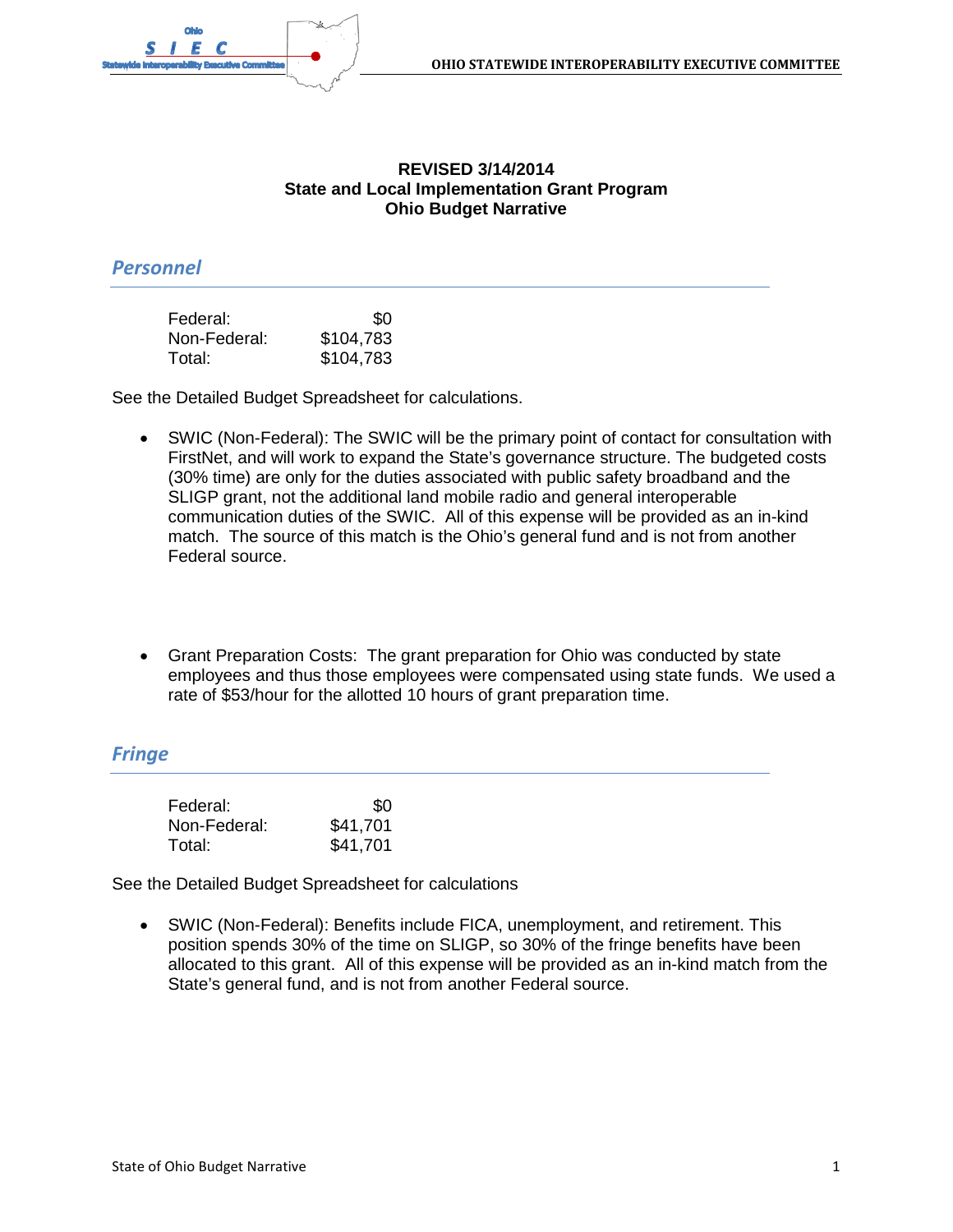## *Travel*

| Federal:     | \$161,133 |
|--------------|-----------|
| Non-Federal: | \$13,500  |
| Total:       | \$174,633 |

See the Detailed Budget Spreadsheet for calculations

- Mileage for Working Group Meetings (Federal): Staff members will drive to various locations across the state to participate in meetings with local jurisdictions to raise awareness of the PSBN, discuss local needs, and identify potential network users.
- Travel for Regional and National Meetings with FirstNet (Federal): Staff will attend national and regional conferences to meet with FirstNet and share information and collaborate with other grant recipients. Travel costs include airfare, hotel, ground transportation, and per diem.
- Travel for Regional Meetings was added to this category to allow for three SLIGP staff to attend eighteen two-day meetings throughout the three year period. These will include in-state relevant conferences and seminars. Mileage calculation utilized to account for gas usage.
- Pre-Award Travel Expense: Travel associated with PSBN activities in June 2013, prior to the grant award. Travel to the NGA conference in St. Louis: 8 people to St. Louis for a total of 8 trips at \$780/person/trip.
- For all conference travel, we will allocate expenses to SLIGP as appropriate.
- In the "Mileage for Workgroup Meetings" category, members of the PSBN subcommittee travel from various locations throughout the state. Some are local and travel less than 10 miles while others travel over 250 miles round trip. Based on subcommittee members' current locations, we calculated the average travel per person at approximately 120 miles round trip.
- Motor Vehicle Expense (Non-Federal) includes the costs to operate state vehicles that are not part of the mileage calculation under travel. PSBN project staff will have access to state vehicles for daily use. Since a mileage calculation was used (in Travel) only for trips to meetings, etc., this did not take into account miscellaneous travel in a state vehicle in close proximity to the PSBN project offices. This calculation (\$4500/year) is based on input from the state agency that manages the state's vehicle fleet. This item will be provided as a cash match contribution from the State's general fund and is not from another Federal source.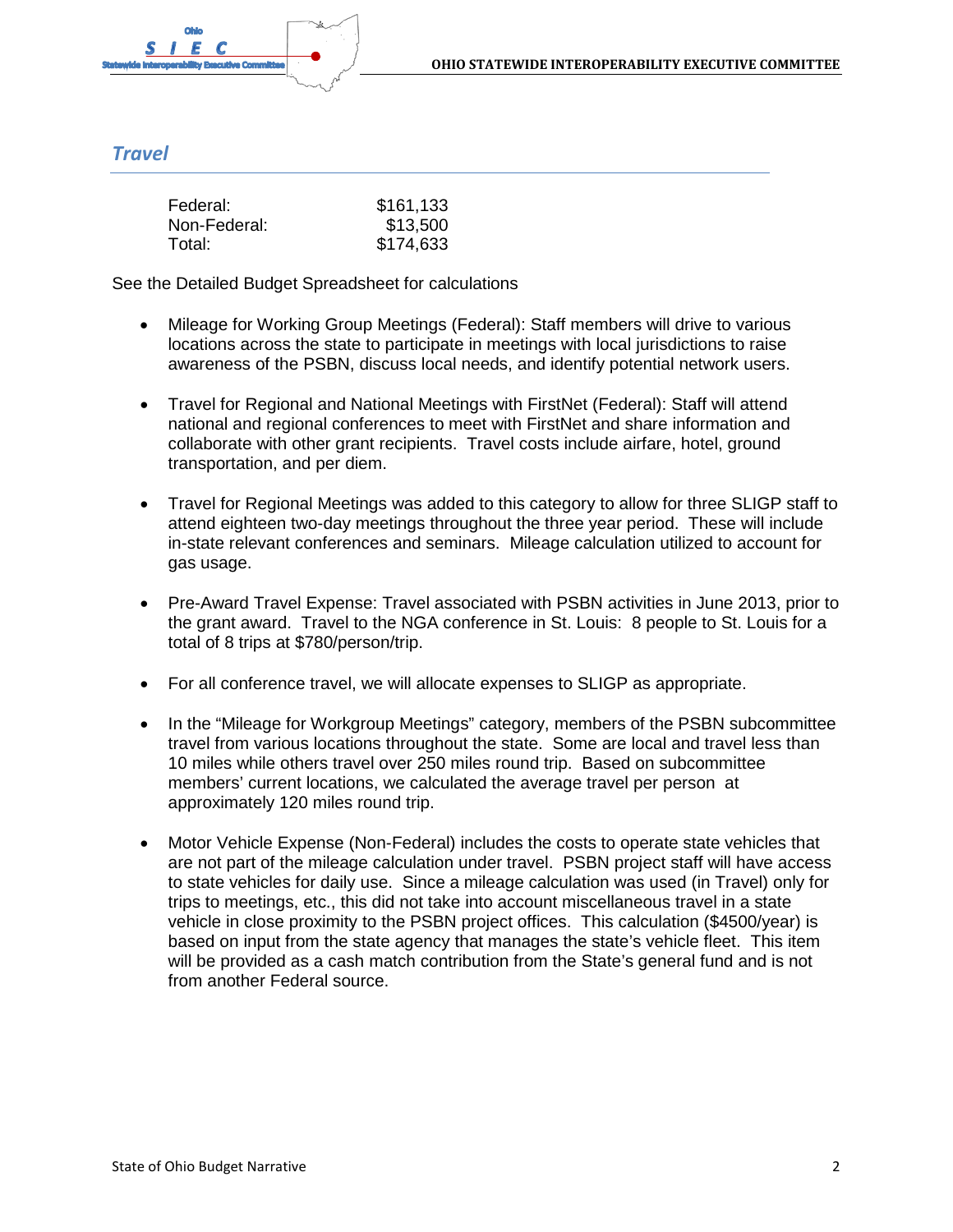

### *Equipment*

| Federal:     | \$O |
|--------------|-----|
| Non-Federal: | \$0 |
| Total:       | \$O |

We do not plan to have any equipment costs for this grant program.

### *Supplies*

| Federal:     | \$71,980 |
|--------------|----------|
| Non-Federal: | \$9,600  |
| Total:       | \$81,580 |

See the Detailed Budget Spreadsheet for calculations

- Printer (Federal): A printer will be purchased for the Grant Manager and Outreach Coordinator to support their grant-related activities.
- Office Supplies (Non-Federal): This includes paper, folders, pens, and other general office supplies which will be used by the PSBN project staff for grant-related activities. This item will be provided as a cash match contribution from the State's general fund and is not from another Federal source. Cost increase due to alignment with similar sized office in state government.
- Office Furniture (Federal) costs are for desks, chairs, credenzas and other office furniture for the three PSBN staff. It also includes modular partitions to separate workspaces. This is based on the furniture and partitioning costing approximately \$2600 per person for three people plus the installation of the furniture and the partitioning (at \$5000 total).
- Apple iPads (Federal) will be provided to all PSBN project employees for coordination of communications and for presentation purposes. These devises will be used for official purposes only and will be connected to the state's data network. We propose purchasing 5 of these devices at a cost of \$990 each for a total cost of \$4950.

Presentation Platform: Two Apple TVs were purchased for presentation purposes. This technology was more cost effective and user friendly.

• LCD Projectors (Federal) will be used in the office and in the field when developing and presenting programs associated with the outreach efforts of the program, We anticipate needing 4 projectors because we will be conducting simultaneous programs at various locations around the state. We anticipate the cost of each projector to be \$1070 for a total cost of \$4280.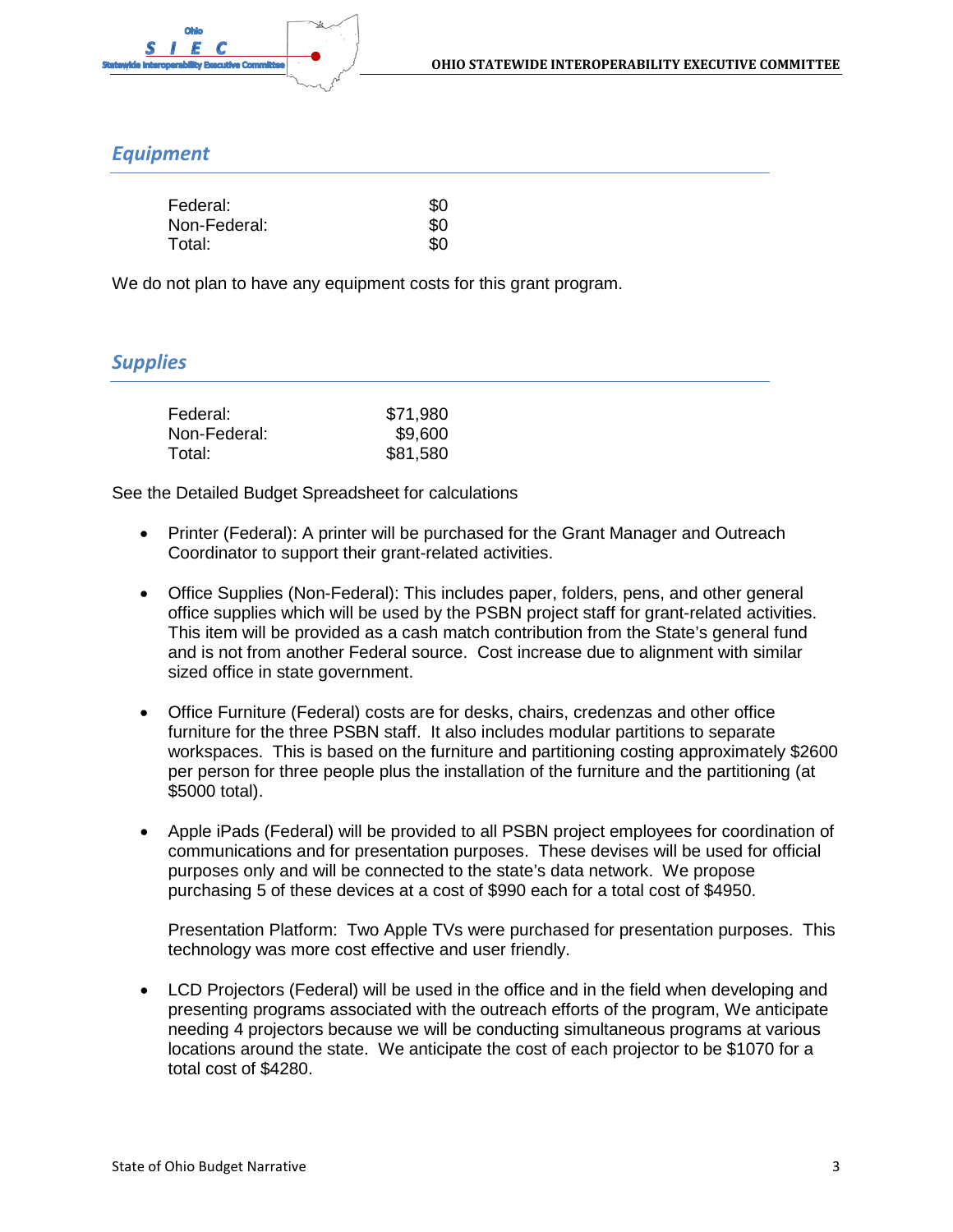

- Copier Lease (Non-Federal) is based on the state's "Cost-Per-Copy" program. State offices acquire copier services from the state at a cost-per-copy rate, which equates to a lease amount. Currently that rate is \$.07/copy. Estimating 20,000 copies per year equals a lease rate of \$1400 per year. This item will be provided as a cash match contribution from the State's general fund and is not from another Federal source.
- Postage costs (Federal) will be used to cover mailings to stakeholders throughout the state. We anticipate approximately half of the postage costs will occur in the first year, with the second and third years being about equal. Overall we anticipate spending \$20,000 on postage.
- Laptops (Federal): The State will purchase new laptops for the PSBN project staff for use while on travel and for conducting other grant-related work. These devices will also serve as the desktop computer for PSBN staff. This cost includes the equipment necessary to use in an office environment (docking station, external monitor, keyboard, mouse, etc.)

### *Contractual*

| Federal:     | \$1,695,815 |
|--------------|-------------|
| Non-Federal: | \$O         |
| Total:       | \$1,695,815 |

See the Detailed Budget Spreadsheet for calculations

- Project Manager (Federal): This person will oversee all SLIGP and NPSB activities. They will establish Ohio's NPSB mission and provide oversight and overall management of the program. This person will work collaboratively with the SWIC and ensure all activities are completed on time and within budget. The budget analyst and outreach coordinator will report to this position. They will spend %100 of their time on SLIGP grant activities. The position was moved from personnel to contractual due to state government preferences.
- Budget Analyst (Federal): This person will provide grant management support, including completing progress reports, managing the project's budget and ensuring grant activities are completed on time. They will spend %100 of their time on SLIGP grant activities. The position was moved from personnel to contractual due to state government preferences.
- Outreach Coordinator (Federal): This person will organize meetings with local jurisdictions and communicate information about grant activities to key stakeholders. This position will spend %100 of their time on SLIGP grant activities. The position was moved from personnel to contractual due to state government preferences.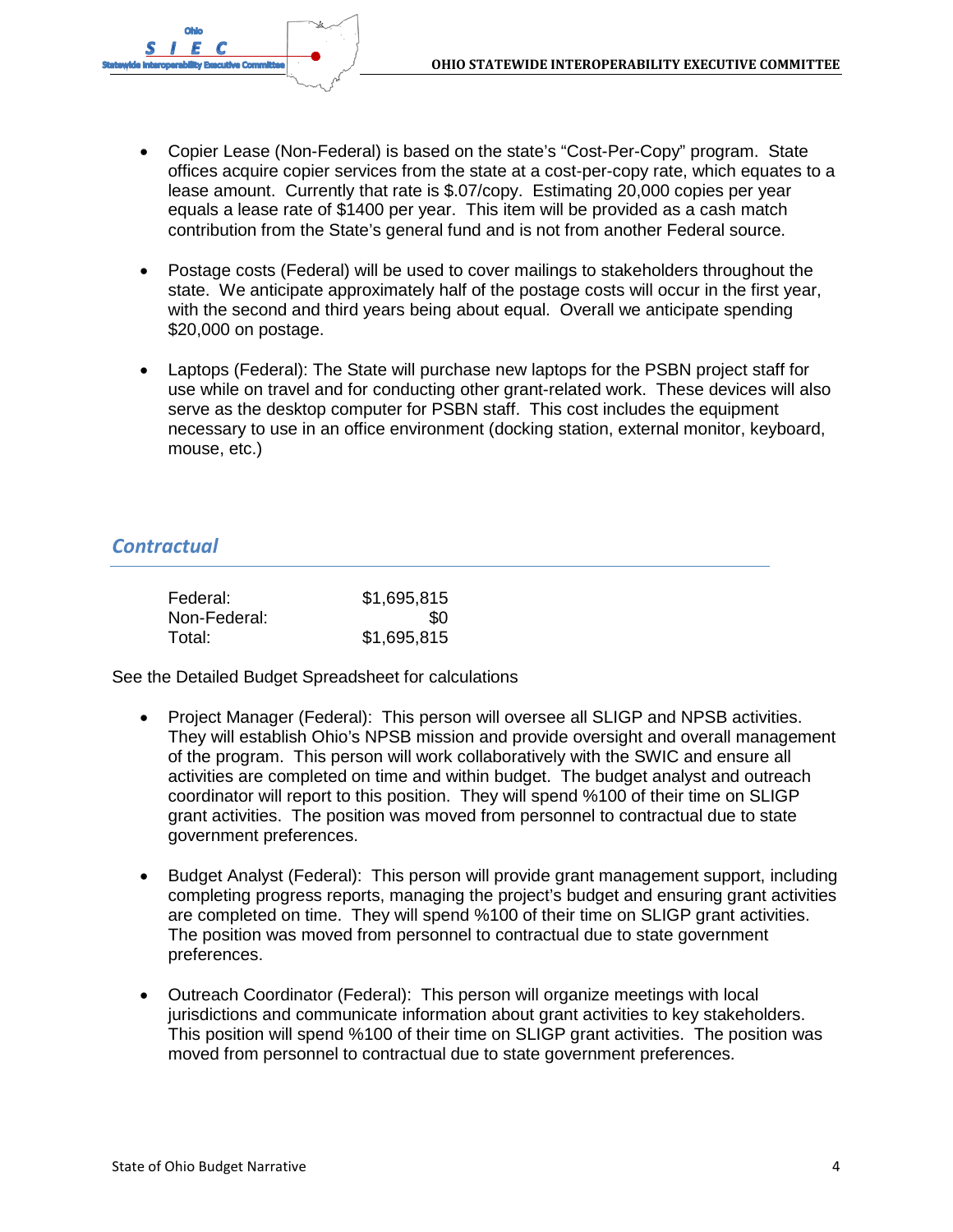

- Website Development and Maintenance (Federal): The State will contract with a website development firm to create and maintain a website for the purpose of public awareness and education on the PSBN. The site would also be used by team, work group, and committee members for reviews and status updates.
- Marketing and Promotion was added to the category for development and purchase of promotional products and creation of a social media presence. Cost was based on similar outreach project efforts in state government.
- A marketing and promotion consultant was added to the category to assist in outreach efforts in year one by designing the website and attendant marketing products along with building a social media presence. Hourly rate of \$140 x 364 hours was utilized per threshold for state government personal services contracts. Several consultants were informally polled in order to ascertain average rates and number of hours.
- Data Collection (Federal): During Phase 2, Ohio will contract with a data collection firm to gather information about existing infrastructure, potential users, and other information as requested by FirstNet/NTIA. After an informal request for quotes, item was increased to allow for fair market rates for expert fees.
- Consulting Services SCIP (Federal): Ohio will engage a consultant to determine the best way to incorporate PSBN work and planning into the state's new SCIP. This will involve meeting and working with the PSBN subcommittee and other stakeholders.
- MOU/MOA Consultant (Federal): We will need to enter into memorandums of understanding and/or agreement with various stakeholders throughout the state. We intend to hire a consultant to develop standardized agreements for this purpose. The consultant will first need to meet with potential entities to understand their interests and then work with PSBN officials to develop these MOUs/MOAs/
- NOTE: Consultant fees were determined by evaluating similar contractual arrangements with similar contractors for similar work. Exact determinations of contractor fees can only be determined through a state-approved competitive bidding process, which is not possible until a specific statement of work has been developed.

# *Construction*

| Federal:     | \$0 |
|--------------|-----|
| Non-Federal: | \$0 |
| Total:       | \$0 |

We do not plan to have any construction costs for this grant program.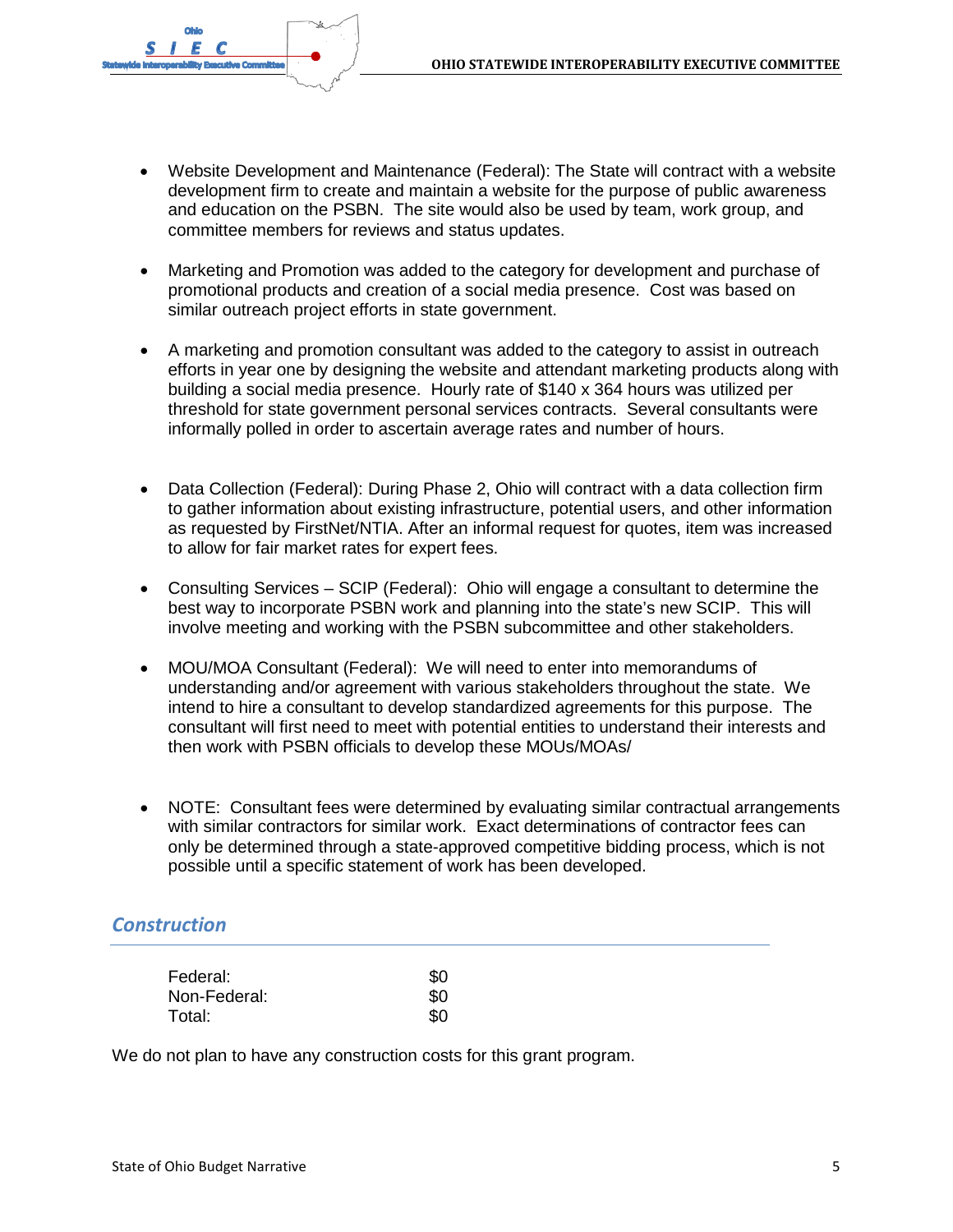

## *Other*

| Federal:     | \$1,709,762  |
|--------------|--------------|
| Non-Federal: | \$740,089    |
| Total:       | \$,2,449,851 |

See the Detailed Budget Spreadsheet for calculations

- Phase 2 Placeholder (Federal and Non-Federal) was inserted into this category per the instructions. We anticipate approximately \$2.5M for this category because in an earlier conversation with NTIA officials we were told to anticipate approximately one-half of the grant funding for phase 2 activities.
- Office Space: Defined, separate office space in the SIEC area for PSBN staff and activities. The space is in a state building and the cost of the space is set by the state. The cost is calculated at a rate of \$14/sq.ft./month). The total space is 1763.71 square feet. (\$14 \* 1763.71 \* 3 years)
- Printing (Federal): As part of the State's education and outreach activities, we plan to produce fliers that provide information on the PSBN and how it can be used by various public safety entities. We plan to print copies and distribute them at meetings with local and tribal jurisdictions. Printing costs (Federal) are for informational and planning material for all of the planning meetings (nearly 400 meetings and planning sessions) over the 3-year period. Other state printing projects have experienced similar printing costs.
- Meeting Attendance Time (Non-Federal): We will hold SLIGP governance body meetings every month (twelve times per year) for the award period. These meetings are attended by PSBN subcommittee representatives and representatives of local jurisdictions. The PSBN subcommittee members will donate the time their staff spends to participate in these meetings as an in-kind match.
- Cell Phones (Federal) are required because PSBN staff are working a significant part of the time out of the office. The rate of \$50/month is average for monthly cellular service.
- Telephone Charges (Non-Federal) are based on the fee charged for office telephone service. This item will be provided as a cash match contribution from the State's general fund and is not from another Federal source.
- Communications Access (Non-Federal) is for the monthly fee for the radios proposed above. The fee is \$20/radio/month for three PSBN project employees over the three year period. This item will be provided as a cash match contribution from the State's general fund and is not from another Federal source.
- Data Access (Non-Federal) is a fee for connecting computers to the state's data network, and for wireless access to a data network while working in the field. This is calculated to be \$125 per month for the three year period. Data access is necessary both in the office and in the field to enhance the productivity of the employees. This item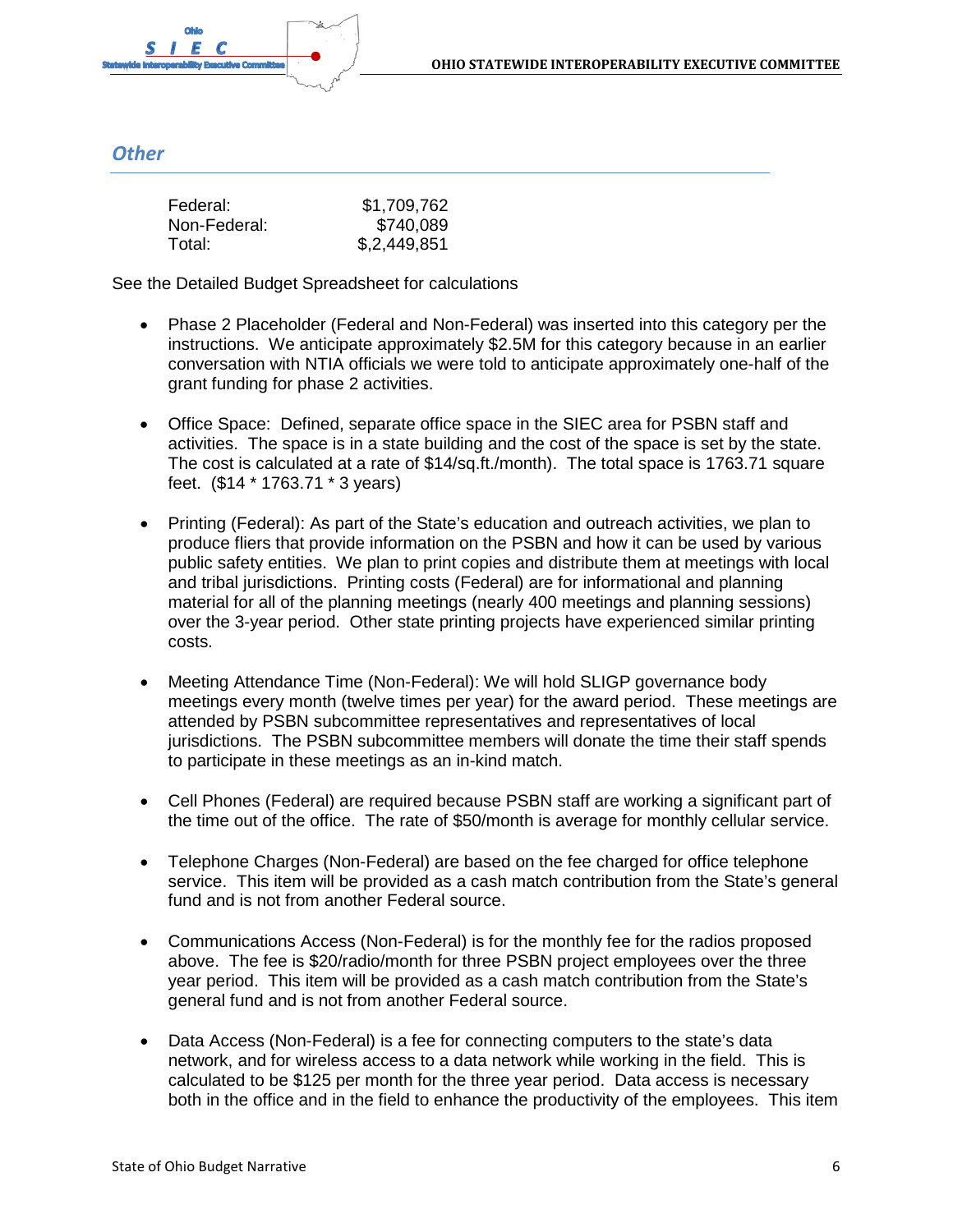

will be provided as a cash match contribution from the State's general fund and is not from another Federal source.

The value of the representatives' time is based on an average hourly rate excluding fringe benefits and overhead costs. Ohio has discussed this time donation with each jurisdiction and will obtain letters of support from each jurisdiction indicating their pledge to provide this time donation and their understanding of documentation the State will maintain to support the time donations (e.g., salary information for the representatives). The State will establish appropriate procedures to track these time donations in the State's accounting system.

# *Indirect*

| Federal:     | \$O |
|--------------|-----|
| Non-Federal: | \$0 |
| Total:       | \$O |

• Ohio does not intend to use an indirect cost rate for this grant.

#### *TOTALS*

| <i><b>Federal:</b></i> | \$3,638,690 |
|------------------------|-------------|
| <b>Non-Federal:</b>    | \$909,673   |
| Total:                 | \$4,548,363 |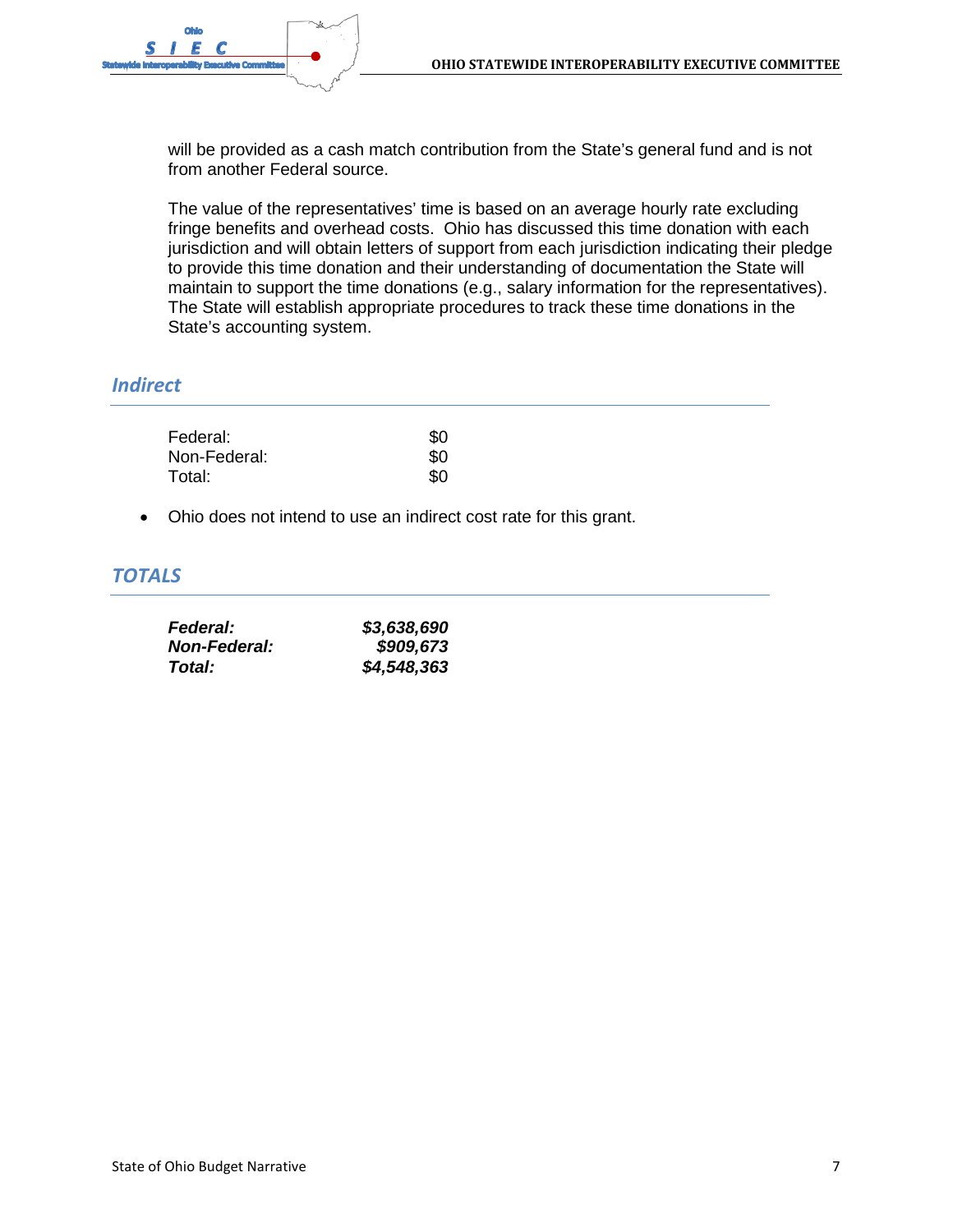| Category                                                                                                                                                                                                                                                                                                                                                                                                                                                                                  | Detailed Description of Budget (for full grant period) |                  | <b>Breakdown of Costs</b> |          |                      |
|-------------------------------------------------------------------------------------------------------------------------------------------------------------------------------------------------------------------------------------------------------------------------------------------------------------------------------------------------------------------------------------------------------------------------------------------------------------------------------------------|--------------------------------------------------------|------------------|---------------------------|----------|----------------------|
| a. Personnel                                                                                                                                                                                                                                                                                                                                                                                                                                                                              | Quantity                                               | <b>Unit Cost</b> | <b>Total Cost</b>         | Federal  | <b>Non-Federal</b>   |
| <b>SWIC</b><br>The SWIC will spend 30% of the time on<br>SLIGP grant activities for 3 years. The<br>SWIC's annual salary is \$115,835.<br>$$115,835 \times 30\% = $34,751$                                                                                                                                                                                                                                                                                                                | 3 years                                                | \$34,751         | \$104,253                 | \$0      | \$104,253            |
| <b>GRANT PREPARATION COSTS</b><br>Using the estimated time of 10 hours,<br>and an hourly rate of \$52.50 (salary and                                                                                                                                                                                                                                                                                                                                                                      |                                                        |                  |                           |          |                      |
| benefits).                                                                                                                                                                                                                                                                                                                                                                                                                                                                                | 10 hours                                               | \$53             | \$530                     |          | \$530                |
| <b>Total Personnel</b>                                                                                                                                                                                                                                                                                                                                                                                                                                                                    |                                                        |                  | \$104,783                 | \$0      | \$104,783            |
| <b>b.</b> Fringe Benefits                                                                                                                                                                                                                                                                                                                                                                                                                                                                 | Quantity                                               | <b>Unit Cost</b> | <b>Total Cost</b>         | Federal  | <b>Non-Federal</b>   |
| <b>SWIC</b><br>Fringe is calculated at 40% of salary, for<br>the portion of time spent on SLIGP<br>activities (30%)<br><b>Total Fringe Benefits</b>                                                                                                                                                                                                                                                                                                                                       | \$104,253                                              | 40%              | \$41,701<br>\$41,701      | \$0      | \$41,701<br>\$41,701 |
| c. Travel                                                                                                                                                                                                                                                                                                                                                                                                                                                                                 | Quantity                                               | <b>Unit Cost</b> | <b>Total Cost</b>         | Federal  | <b>Non-Federal</b>   |
| <b>Mileage for Working Group Meetings</b><br>22 individuals (the SIEC PSBN<br>subcommittee) traveling 120 miles<br>roundtrip for 30 meetings. These are the<br>number of PSBN subcommittee meetings<br>anticipated over the 3-year grant period.<br>The state mileage rate of \$.55/mile is<br>used for calculations.<br><b>Meetings with local stakeholders</b><br>There are 88 counties in Ohio and<br>roundtrip travel to each county seat<br>accounts for 16,856 miles. We anticipate | 79200                                                  | \$0.55           | \$43,560                  | \$43,560 |                      |
| two meetings in each county seat for<br>Phase 1 activities and an additional two<br>meetings for Phase 2 activities. The state<br>mileage rate of \$.55/mile is used for<br>calculations.                                                                                                                                                                                                                                                                                                 | 67424 miles                                            | \$0.55           | \$37,083                  | \$37,083 |                      |
| <b>Travel for Regional Meetings</b><br>3 individuals will attend 18, 2-day<br>meetings throughout the 3-year period.<br>Miles traveled to each trip is estimated to<br>be 300; hotel is estimated at \$150/night<br>for 18 nights (one room for each<br>individual); per diem is estimated at<br>\$65/day for 36 days. The state mileage<br>rate of \$.55/mile is used for calculations.                                                                                                  | 18                                                     | 1005             | 18090                     | 18090    |                      |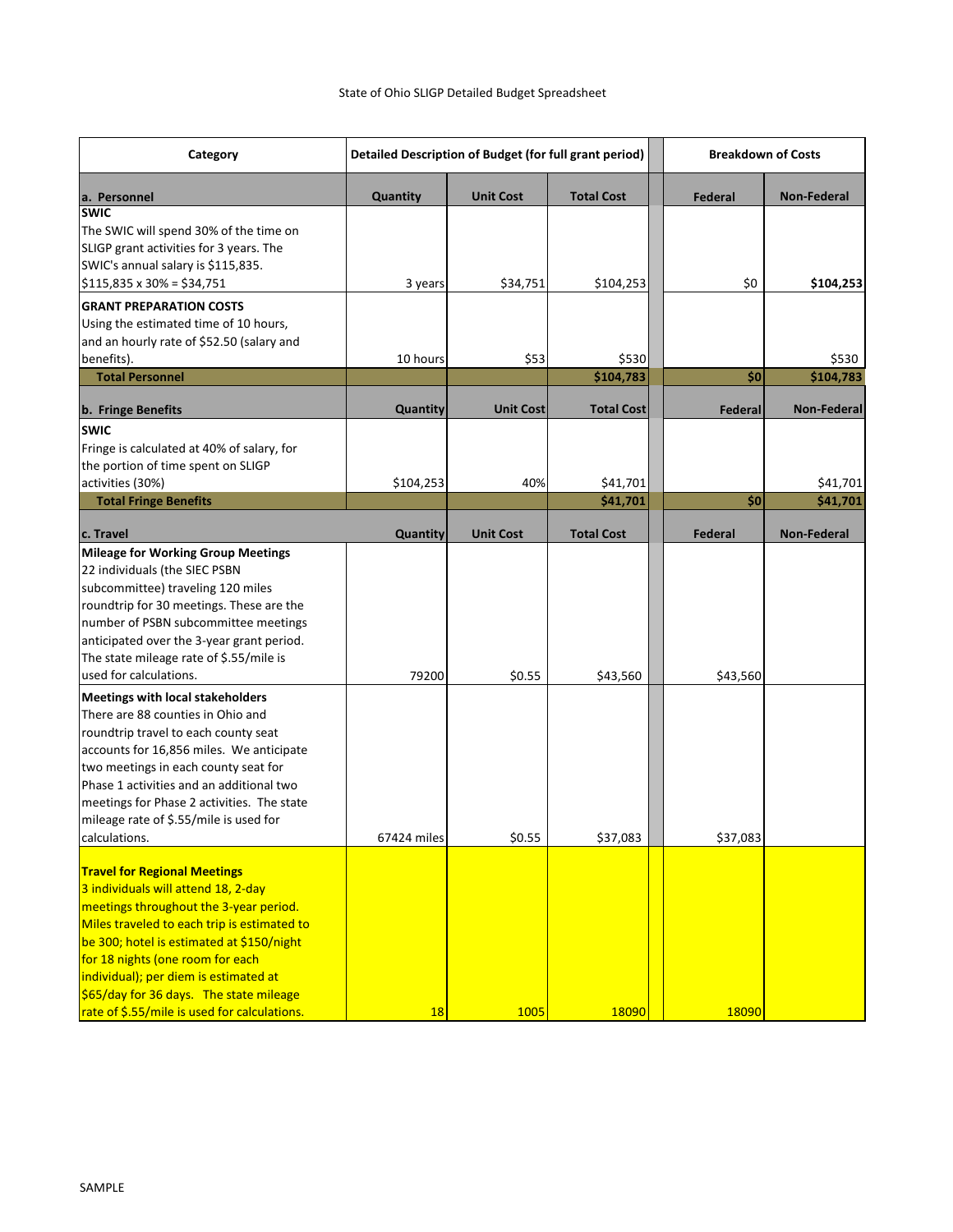| furniture for three people plus \$5000<br>installation for furnitire and modular<br>partitions.<br><b>Apple iPads</b><br>Five Apple iPads for the staff woring on<br>PSBN.<br>Two Apple TVs<br>for use in the PSBN Offices. Assessories,<br>cables, cases, apps<br>Four LCD projectors for use in field<br>presentations.<br>Based<br>on a calculated cost for a copier lease of | furniture plus<br>\$5000<br>installation<br>5<br>2 plus peripherals<br>4 | \$2,600<br>\$990<br>\$4,900<br>\$1,070 | \$12,800<br>\$4,950<br>\$4,900<br>\$4,280 | \$12,800<br>\$4,950<br>\$4,900<br>\$4,280 | \$0                |
|----------------------------------------------------------------------------------------------------------------------------------------------------------------------------------------------------------------------------------------------------------------------------------------------------------------------------------------------------------------------------------|--------------------------------------------------------------------------|----------------------------------------|-------------------------------------------|-------------------------------------------|--------------------|
| <b>Presentation Platform</b><br><b>LCD Projectors</b><br><b>Copier Lease</b>                                                                                                                                                                                                                                                                                                     |                                                                          |                                        |                                           |                                           |                    |
|                                                                                                                                                                                                                                                                                                                                                                                  |                                                                          |                                        |                                           |                                           |                    |
|                                                                                                                                                                                                                                                                                                                                                                                  |                                                                          |                                        |                                           |                                           |                    |
|                                                                                                                                                                                                                                                                                                                                                                                  |                                                                          |                                        |                                           |                                           |                    |
|                                                                                                                                                                                                                                                                                                                                                                                  |                                                                          |                                        |                                           |                                           |                    |
|                                                                                                                                                                                                                                                                                                                                                                                  |                                                                          |                                        |                                           |                                           |                    |
|                                                                                                                                                                                                                                                                                                                                                                                  |                                                                          |                                        |                                           |                                           |                    |
|                                                                                                                                                                                                                                                                                                                                                                                  |                                                                          |                                        |                                           |                                           |                    |
|                                                                                                                                                                                                                                                                                                                                                                                  |                                                                          |                                        |                                           |                                           |                    |
|                                                                                                                                                                                                                                                                                                                                                                                  |                                                                          |                                        |                                           |                                           |                    |
|                                                                                                                                                                                                                                                                                                                                                                                  |                                                                          |                                        |                                           |                                           |                    |
|                                                                                                                                                                                                                                                                                                                                                                                  |                                                                          |                                        |                                           |                                           |                    |
|                                                                                                                                                                                                                                                                                                                                                                                  |                                                                          |                                        |                                           |                                           |                    |
|                                                                                                                                                                                                                                                                                                                                                                                  |                                                                          |                                        |                                           |                                           |                    |
| Costs are calcualted based on \$2600 for                                                                                                                                                                                                                                                                                                                                         | 3 sets of office                                                         |                                        |                                           |                                           |                    |
| Desks, Office Furniture                                                                                                                                                                                                                                                                                                                                                          |                                                                          |                                        |                                           |                                           |                    |
| Budgeted at \$500/month for 3 years                                                                                                                                                                                                                                                                                                                                              | 36 months                                                                | \$500                                  | \$18,000                                  | \$12,600                                  | \$5,400            |
| <b>Office Supplies</b>                                                                                                                                                                                                                                                                                                                                                           |                                                                          |                                        |                                           |                                           |                    |
|                                                                                                                                                                                                                                                                                                                                                                                  |                                                                          |                                        |                                           |                                           |                    |
| PSBN staff in the office.                                                                                                                                                                                                                                                                                                                                                        | 1                                                                        | \$4,950                                | \$4,950                                   | \$4,950                                   |                    |
| One networked printer for use by all                                                                                                                                                                                                                                                                                                                                             |                                                                          |                                        |                                           |                                           |                    |
| Printer                                                                                                                                                                                                                                                                                                                                                                          |                                                                          |                                        |                                           |                                           |                    |
| e. Supplies                                                                                                                                                                                                                                                                                                                                                                      | Quantity                                                                 | <b>Unit Cost</b>                       | <b>Total Cost</b>                         | Federal                                   | <b>Non-Federal</b> |
|                                                                                                                                                                                                                                                                                                                                                                                  |                                                                          |                                        |                                           |                                           |                    |
| <b>Total Equipment</b>                                                                                                                                                                                                                                                                                                                                                           |                                                                          |                                        | \$0                                       | \$0                                       | \$0                |
| project.                                                                                                                                                                                                                                                                                                                                                                         | 0                                                                        | \$0                                    | \$0                                       | \$0                                       |                    |
| There is no equipment for this grant                                                                                                                                                                                                                                                                                                                                             |                                                                          |                                        |                                           |                                           |                    |
| d. Equipment                                                                                                                                                                                                                                                                                                                                                                     | Quantity                                                                 | <b>Unit Cost</b>                       | <b>Total Cost</b>                         | Federal                                   | <b>Non-Federal</b> |
|                                                                                                                                                                                                                                                                                                                                                                                  |                                                                          |                                        |                                           | \$161,133                                 | \$13,500           |
| <b>Total Travel</b>                                                                                                                                                                                                                                                                                                                                                              | 3 years                                                                  | \$4,500                                | \$13,500<br>\$174,633                     |                                           |                    |
| at \$4500/year for three years - see<br>budget detail for explanation.                                                                                                                                                                                                                                                                                                           |                                                                          |                                        |                                           |                                           | \$13,500           |
| Calculated<br><b>Motor Vehicle Expense</b>                                                                                                                                                                                                                                                                                                                                       |                                                                          |                                        |                                           |                                           |                    |
|                                                                                                                                                                                                                                                                                                                                                                                  |                                                                          |                                        |                                           |                                           |                    |
| at \$780/person/trip.                                                                                                                                                                                                                                                                                                                                                            | 8 trips                                                                  | \$780                                  | \$6,240                                   | \$6,240                                   |                    |
| 8 people to St. Louis for a total of 8 trips                                                                                                                                                                                                                                                                                                                                     |                                                                          |                                        |                                           |                                           |                    |
| Travel to the NGA conference in St. Louis:                                                                                                                                                                                                                                                                                                                                       |                                                                          |                                        |                                           |                                           |                    |
| June 2013, prior to the grant award.                                                                                                                                                                                                                                                                                                                                             |                                                                          |                                        |                                           |                                           |                    |
|                                                                                                                                                                                                                                                                                                                                                                                  |                                                                          |                                        |                                           |                                           |                    |
| Travel associated with PSBN activities in                                                                                                                                                                                                                                                                                                                                        |                                                                          |                                        |                                           |                                           |                    |
| <b>Pre-Award Travel Expense</b>                                                                                                                                                                                                                                                                                                                                                  |                                                                          |                                        |                                           |                                           |                    |
| days, for a total of \$780/trip                                                                                                                                                                                                                                                                                                                                                  | 72 trips                                                                 | \$780                                  | \$56,160                                  | \$56,160                                  |                    |
| per diem is estimated at \$65/day for two                                                                                                                                                                                                                                                                                                                                        |                                                                          |                                        |                                           |                                           |                    |
| estimated at \$150/night for one night;                                                                                                                                                                                                                                                                                                                                          |                                                                          |                                        |                                           |                                           |                    |
| estimated at \$500/ticket; hotel is                                                                                                                                                                                                                                                                                                                                              |                                                                          |                                        |                                           |                                           |                    |
| throughout the 3-yer period. Airfare is                                                                                                                                                                                                                                                                                                                                          |                                                                          |                                        |                                           |                                           |                    |
| 9 individuals will attend 8 meetings                                                                                                                                                                                                                                                                                                                                             |                                                                          |                                        |                                           |                                           |                    |
|                                                                                                                                                                                                                                                                                                                                                                                  |                                                                          |                                        |                                           |                                           |                    |
| <b>Travel for Regional and National</b><br><b>Meetings with FirstNet</b>                                                                                                                                                                                                                                                                                                         |                                                                          |                                        |                                           |                                           |                    |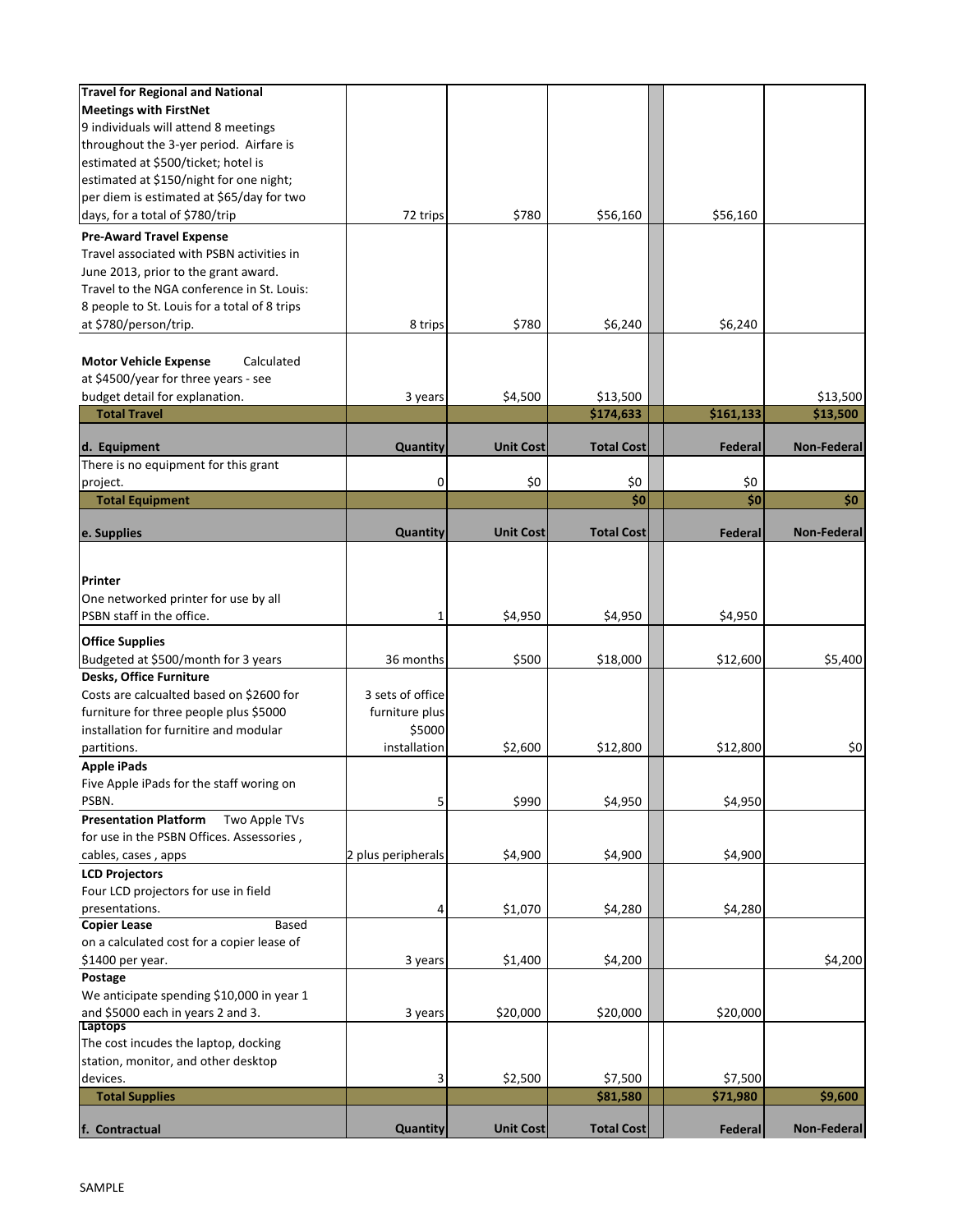| <b>Website Development and Maintenance</b>                                             |            |                           |                   |                 |                    |
|----------------------------------------------------------------------------------------|------------|---------------------------|-------------------|-----------------|--------------------|
| 748 hours for the 1st year; 349 hrs./year<br>for years 2 and 3; average hourly rate is |            |                           |                   |                 |                    |
| \$80                                                                                   | 1446 hours | \$80                      | \$115,680         | \$115,680       | \$0                |
| <b>Marketing &amp; Promotion</b>                                                       |            |                           |                   |                 |                    |
| Aid outreach efforts by developing                                                     |            |                           |                   |                 |                    |
| marketing and promotional products and                                                 |            |                           |                   |                 |                    |
| development of social media presence.                                                  |            |                           |                   |                 |                    |
| We polled several consultants in order to                                              | 120        | \$150                     | \$18,000          | \$18,000        | \$0                |
| <b>Data Collection</b>                                                                 |            |                           |                   |                 |                    |
| 1416 hrs./year for 2 years; average hourly                                             |            |                           |                   |                 |                    |
| rate is \$220                                                                          | 2832 hours | \$220                     | \$623,040         | \$623,040       | \$0                |
| <b>SCIP Consultant</b>                                                                 |            |                           |                   |                 |                    |
| Engage a                                                                               |            |                           |                   |                 |                    |
| consultant to assist Ohio with integrating                                             |            |                           |                   |                 |                    |
| PSBN information into the state's SCIP.                                                |            |                           |                   |                 |                    |
| Only PSBN activity relative to the SCIP will                                           |            |                           |                   |                 |                    |
| be funded. Rate is \$120/hour and we                                                   |            |                           |                   |                 |                    |
| anticipate 175 hours                                                                   | 175 hours  | \$120                     | \$21,000          | \$21,000        | \$0                |
| <b>Marketing and Promotion Consultant</b>                                              |            |                           |                   |                 |                    |
| Engage a consultant to assist Ohio with                                                |            |                           |                   |                 |                    |
| development of outreach efforts by                                                     |            |                           |                   |                 |                    |
| developing marketing and promotional                                                   |            |                           |                   |                 |                    |
| products and establishing a social media                                               |            |                           |                   |                 |                    |
| presence. This consultant will be                                                      |            |                           |                   |                 |                    |
| engaged in year 1 only and will be paid                                                |            |                           |                   |                 |                    |
| \$50,960. We polled several consultants in                                             |            |                           |                   |                 |                    |
| this area to ascertain average rates and                                               | 364 hours  | \$50,960                  | \$50,960          | \$50,960        | \$0                |
| <b>MOU/MOA Consultant</b><br>Engage                                                    |            |                           |                   |                 |                    |
| a consultant to develop appropriate                                                    |            |                           |                   |                 |                    |
| MOUs/MOAs with stakeholders                                                            |            |                           |                   |                 |                    |
|                                                                                        |            |                           |                   |                 |                    |
| throughout the state. Anticipate                                                       |            |                           |                   |                 |                    |
| approximately 304 hours at a rate of                                                   |            |                           |                   |                 |                    |
| \$120/hour.                                                                            | 304 hours  | \$120                     | \$36,480          | \$36,480        | \$0                |
| <b>PROJECT MANAGER</b>                                                                 |            |                           |                   |                 |                    |
| The Project Manager will spend 100% of                                                 |            |                           |                   |                 |                    |
| the time on SLIGP grant activities for 3                                               |            | \$111,606 for             |                   |                 |                    |
| years. The Project Manager's annual                                                    |            | year 1; 153,566           |                   |                 |                    |
| salary is \$111,606 for year 1(partial/9                                               |            |                           |                   |                 |                    |
|                                                                                        |            | for year 2; and           |                   |                 |                    |
| mo.) and assumes a 3% raise for years 2                                                |            | \$158,163 for             |                   |                 |                    |
| and 3.                                                                                 | 3 years    | year 3                    | \$423,335         | \$423,335       | \$0                |
| <b>BUDGET ANALYST</b>                                                                  |            |                           |                   |                 |                    |
| One budget analyst will spend 100% of                                                  |            |                           |                   |                 |                    |
| the time on the project for 3 years. The                                               |            | \$30,348 for year         |                   |                 |                    |
| budget analyst's annual salary is \$30,348                                             |            | 1; 52,562 for             |                   |                 |                    |
| for year 1(partial) and \$52,562 for years 2                                           |            | year 2 and                |                   |                 |                    |
| and 3. No raises projected.                                                            |            | 3 years 52,562 for year 3 | \$135,472         | \$135,472       | \$0                |
| <b>OUTREACH COORDINATOR</b>                                                            |            |                           |                   |                 |                    |
| One outreach coordinator will spend                                                    |            |                           |                   |                 |                    |
| 100% of the time on the project for 3                                                  |            | \$71,669 for year         |                   |                 |                    |
| years. The Outreach Coordinator's                                                      |            | $1; $98,613$ for          |                   |                 |                    |
| annual salary is \$71,669 for year                                                     |            | year 2; and               |                   |                 |                    |
| 1(partial/9 mo.) and assumes a 3% raise                                                |            | \$101,566 for             |                   |                 |                    |
| for years 2 and 3                                                                      | 3 years    | year 3                    | \$271,848         | \$<br>271,848   | \$0                |
| <b>Total Contractual</b>                                                               |            |                           | \$.<br>1,695,815  | \$<br>1,695,815 | \$0                |
|                                                                                        |            |                           |                   |                 |                    |
| g. Construction                                                                        | Quantity   | <b>Unit Cost</b>          | <b>Total Cost</b> | Federal         | <b>Non-Federal</b> |
| N/A                                                                                    |            |                           | \$0               |                 |                    |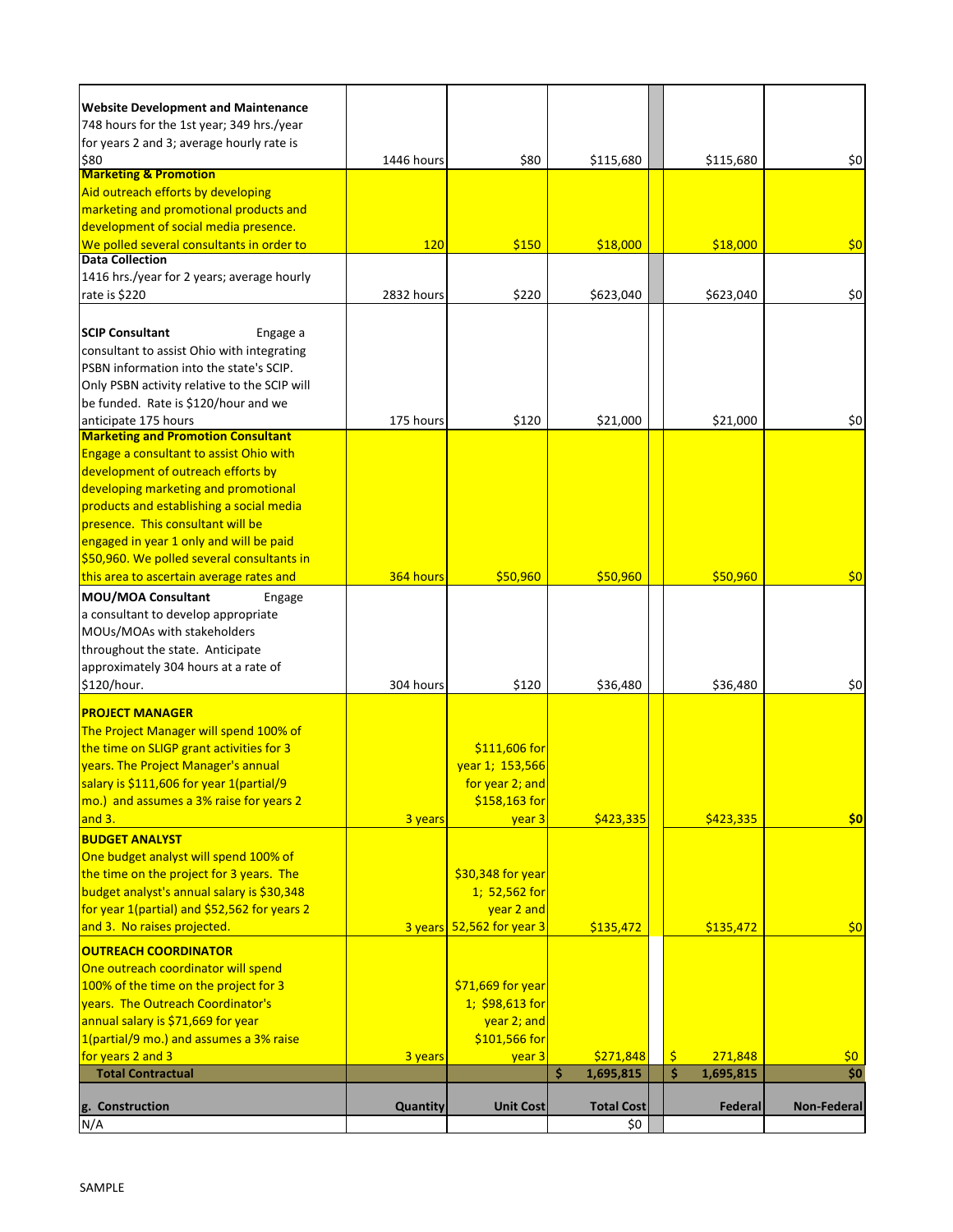| <b>Total Construction</b>                                                |                 |                  | \$0                | \$0                | \$0                |
|--------------------------------------------------------------------------|-----------------|------------------|--------------------|--------------------|--------------------|
| h. Other                                                                 | Quantity        | <b>Unit Cost</b> | <b>Total Cost</b>  | Federal            | <b>Non-Federal</b> |
| <b>Phase 2 Placeholder</b><br>Per                                        |                 |                  |                    |                    |                    |
| the instructions, we can put a Phase 2                                   |                 |                  |                    |                    |                    |
| placeholder in this category.                                            | N/A             | \$2,252,399      | \$2,252,399        | \$1,590,286        | \$<br>662,113      |
| <b>This</b><br><b>Office Space</b>                                       |                 |                  |                    |                    |                    |
| is calculated at a rate of                                               |                 |                  |                    |                    |                    |
| \$14/squarefoot/year. The total space is                                 |                 |                  |                    |                    |                    |
| 1763.714 square feet. (\$14 * 1763.714 *                                 | 1763.714 Square |                  |                    |                    |                    |
| 3 years)                                                                 | Feet            | \$42             | \$74,076           | \$74,076           |                    |
| <b>Printing</b>                                                          |                 |                  |                    |                    |                    |
| This is for printing not completed within                                |                 |                  |                    |                    |                    |
| the office, such as informational                                        |                 |                  |                    |                    |                    |
| brochures, coverage maps, and other                                      |                 |                  |                    |                    |                    |
| planning material. Other state projects                                  |                 |                  |                    |                    |                    |
| have been have experienced similar                                       |                 |                  |                    |                    |                    |
| printing costs. (See Budget Narrative for                                |                 |                  |                    |                    |                    |
| more detail.)                                                            | 1               | \$40,000         | \$40,000           | \$40,000           |                    |
|                                                                          |                 |                  |                    |                    |                    |
| <b>Cell Phones</b><br>Cell                                               |                 |                  |                    |                    |                    |
| phones are approximately \$50/month for                                  |                 |                  |                    |                    |                    |
| three people for 3 years.                                                | 36 months       | \$150            | \$5,400            | \$5,400            |                    |
| Data Access                                                              |                 |                  |                    |                    |                    |
| This is for access to the data network.                                  |                 |                  |                    |                    |                    |
| This is calculated at a cost of \$125/month                              |                 |                  |                    |                    |                    |
| for three years.                                                         | 36 months       | \$125            | \$4,500            |                    | \$4,500            |
| <b>Telephones Charges</b><br>Based                                       |                 |                  |                    |                    |                    |
| on the cost of three telephone lines at                                  |                 |                  |                    |                    |                    |
| \$103/month over the three year period.                                  | 36 months       | \$309            | \$11,124           |                    | \$11,124           |
|                                                                          |                 |                  |                    |                    |                    |
| The<br><b>Communications Access</b>                                      |                 |                  |                    |                    |                    |
| monthly fee for operating the radios (line                               |                 |                  |                    |                    |                    |
| item above) is \$20/radio/month. The                                     |                 |                  |                    |                    |                    |
| costs shown are for three radios, one for                                |                 |                  |                    |                    |                    |
| each PSBN project employee.                                              | 36 months       | \$60             | \$2,160            |                    | \$2,160            |
|                                                                          |                 |                  |                    |                    |                    |
| <b>Meeting Attendance Time</b>                                           |                 |                  |                    |                    |                    |
| 22 PSBN subcommittee representatives                                     |                 |                  |                    |                    |                    |
| will attend 12 meetings per year for 3                                   |                 |                  |                    |                    |                    |
| years (total of 36 meetings); each                                       |                 |                  |                    |                    |                    |
| meeting will be 2 hours long (22                                         |                 |                  |                    |                    |                    |
| rep./meeting x 36 meetings x 2<br>hr./meeting = 1584 hours). The average |                 |                  |                    |                    |                    |
| value of the representatives' time is                                    |                 |                  |                    |                    |                    |
| \$38/hour, excluding fringe benefits and                                 |                 |                  |                    |                    |                    |
| overhead costs.                                                          | 1584            | \$38             | \$60,192           |                    | \$60,192           |
| <b>Total Other</b>                                                       |                 |                  | \$2,449,851        | \$1,709,762        | \$740,089          |
| <b>Total Direct Charges</b>                                              |                 |                  |                    |                    | \$909,673          |
|                                                                          |                 |                  | \$4,548,363        | \$3,638,690        |                    |
| i. Indirect Costs                                                        | Quantity        | <b>Unit Cost</b> | <b>Total Cost</b>  | Federal            | <b>Non-Federal</b> |
| N/A                                                                      | \$0             | 0%               | \$0                | \$0                | \$0                |
| <b>Total Indirect</b><br><b>TOTALS</b>                                   |                 |                  | \$0<br>\$4,548,363 | \$0<br>\$3,638,690 | \$0<br>\$909,673   |
|                                                                          |                 |                  |                    |                    |                    |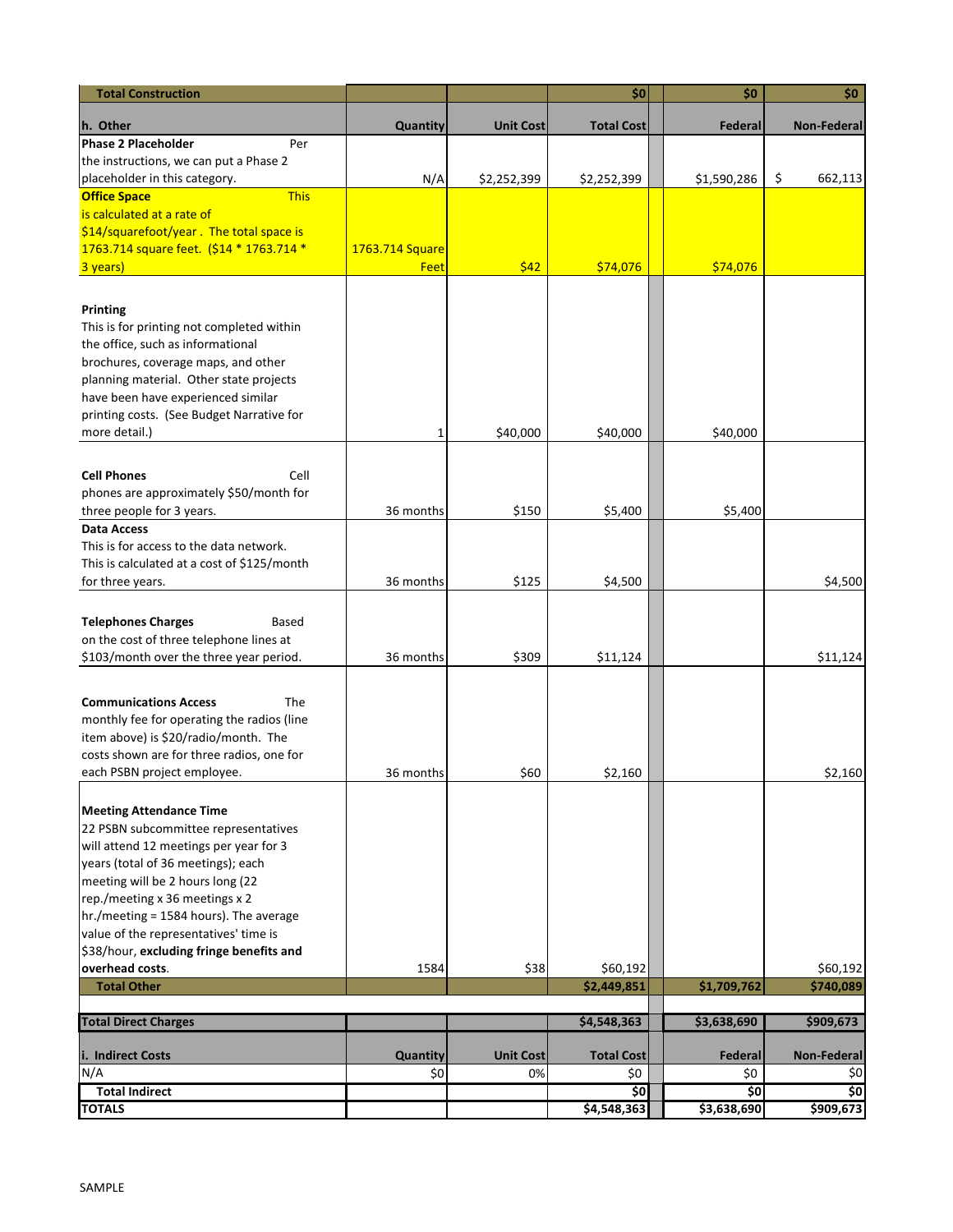|                                                                                                                      |                                        |                                    |              |                    | <b>SECTION A - BUDGET SUMMARY</b>          |                       |              |                    |            |     |              |
|----------------------------------------------------------------------------------------------------------------------|----------------------------------------|------------------------------------|--------------|--------------------|--------------------------------------------|-----------------------|--------------|--------------------|------------|-----|--------------|
| <b>Grant Program</b><br>Catalog of Federal<br>Function<br>Domestic Assistance<br>or Activity<br>Number<br>(a)<br>(b) |                                        | <b>Estimated Unobligated Funds</b> |              |                    |                                            | New or Revised Budget |              |                    |            |     |              |
|                                                                                                                      |                                        | Federal<br>(c)                     |              | Non-Federal<br>(d) |                                            | Federal<br>(e)        |              | Non-Federal<br>(f) |            |     | Total<br>(g) |
| 1. SLIGP                                                                                                             | 11.549                                 | S                                  |              | l\$                |                                            | 5                     | 3,638,690.00 | \$                 | 909,673.00 |     | 4,548,363.00 |
| 2.                                                                                                                   |                                        |                                    |              |                    |                                            |                       |              |                    |            |     | 0.00         |
| 3.                                                                                                                   |                                        |                                    |              |                    |                                            |                       | G.           |                    |            |     | 0.00         |
| 4.                                                                                                                   |                                        |                                    |              |                    |                                            |                       |              |                    |            |     | 0.00         |
| 5.<br><b>Totals</b>                                                                                                  |                                        | \$                                 | 0.00         | \$                 | 0.00                                       | \$                    | 3,638,690.00 | \$                 | 909,673.00 |     | 4,548,363.00 |
|                                                                                                                      |                                        |                                    |              |                    | <b>SECTION B - BUDGET CATEGORIES</b>       |                       |              |                    |            |     |              |
| 6. Object Class Categories                                                                                           |                                        |                                    |              |                    | <b>GRANT PROGRAM, FUNCTION OR ACTIVITY</b> |                       |              |                    |            |     | <b>Total</b> |
|                                                                                                                      |                                        | (1)<br>\$                          | Federal      | (2)<br>l\$         | Non-Federal                                | (3)<br>S)             |              | (4)<br>\$          |            | l\$ | (5)          |
| a. Personnel                                                                                                         |                                        |                                    |              |                    | 104,783.00                                 |                       |              |                    |            |     | 104,783.00   |
| b. Fringe Benefits                                                                                                   |                                        |                                    |              |                    | 41,701.00                                  |                       |              |                    |            |     | 41,701.00    |
| c. Travel                                                                                                            |                                        |                                    | 161,133.00   |                    | 13,500.00                                  |                       |              |                    |            |     | 174,633.00   |
| d. Equipment                                                                                                         |                                        |                                    | 0.00         |                    | 0.00                                       |                       |              |                    |            |     | 0.00         |
| e. Supplies                                                                                                          |                                        |                                    | 71,980.00    |                    | 9,600.00                                   |                       |              |                    |            |     | 81,580.00    |
| f. Contractual                                                                                                       |                                        |                                    | 1,695,815.00 |                    |                                            |                       |              |                    |            |     | 1,695,815.00 |
| g. Construction                                                                                                      |                                        |                                    | 0.00         |                    | 0.00                                       |                       |              |                    |            |     | 0.00         |
| h. Other                                                                                                             |                                        |                                    | 1,709,762.00 |                    | 740,089.00                                 |                       |              |                    |            |     | 2,449,851.00 |
|                                                                                                                      | i. Total Direct Charges (sum of 6a-6h) |                                    | 3,638,690.00 |                    | 909,673.00                                 |                       | 0.00         |                    | 0.00       |     | 4,548,363.00 |
| j. Indirect Charges                                                                                                  |                                        |                                    |              |                    |                                            |                       |              |                    |            |     | 0.00         |
| k. TOTALS (sum of 6i and 6j)                                                                                         |                                        | S                                  | 3,638,690.00 | \$                 | 909,673.00                                 | \$                    | 0.00         | \$                 | 0.00       |     | 4,548,363.00 |
| 7. Program Income                                                                                                    |                                        | \$                                 |              | S,                 |                                            | \$                    |              | 5                  |            | \$  | 0.00         |

#### BUDGET INFORMATION - Non-Construction Programs OMB Approval No. 0348-0044

Authorized for Local Reproduction

Standard Form 424A (Rev. 7-97) Prescribed by OMB Circular A-102

Previous Edition Usable